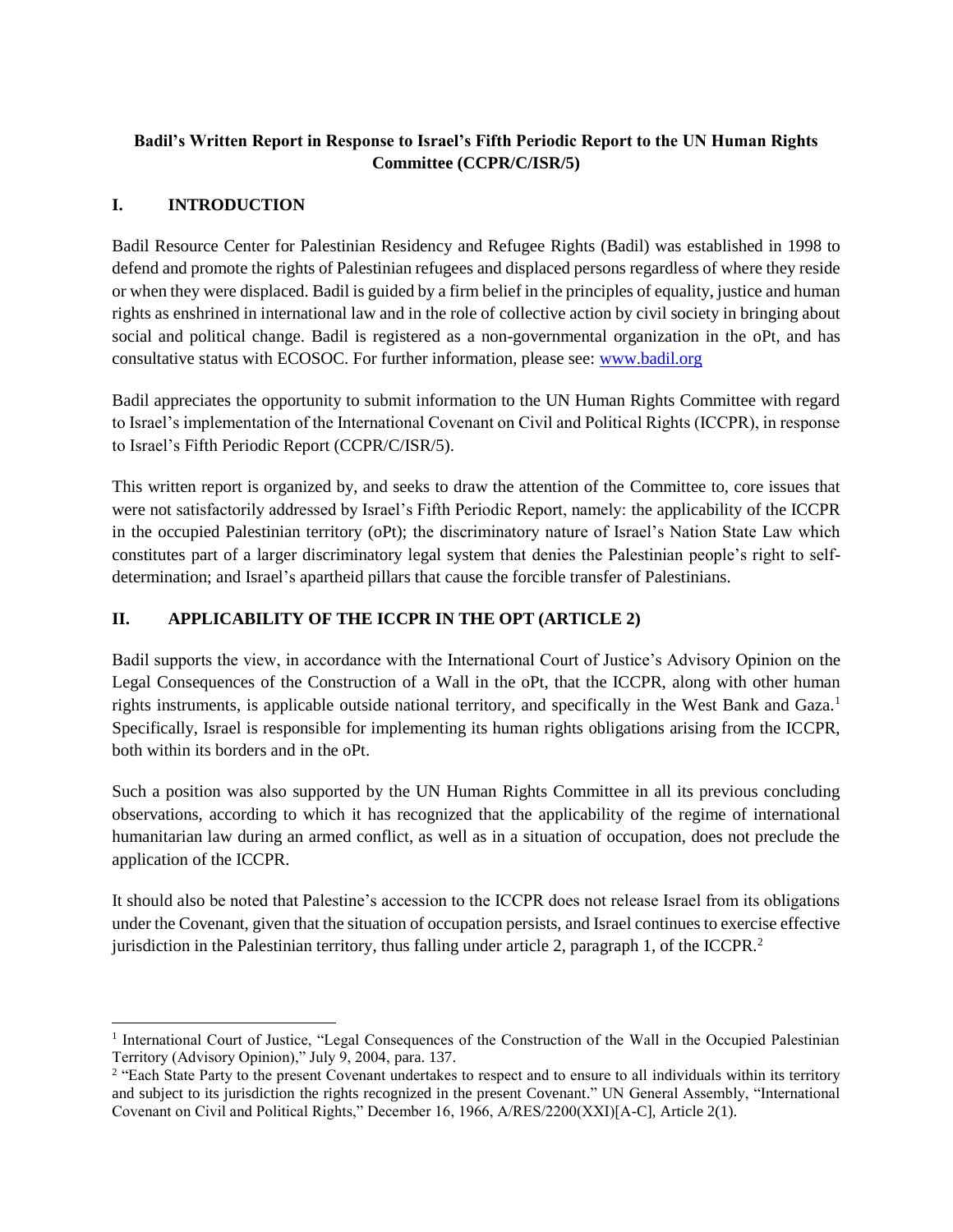# **III. ISRAEL'S NATION STATE LAW: DENIAL OF PALESTINIAN SELF-DETERMINATION (ARTICLE 1)**

Self-determination, as a right owed to a people, allows them to "freely determine their political status and freely pursue their economic, social and cultural development"<sup>3</sup> on their land. As a peremptory norm, the recognition of a people and their consequent entitlement to the right to self-determination constitutes a foundational basis for independence, autonomy, and statehood in the land where they exist.

The United Nations has recognized the Palestinian people's right of self-determination in numerous resolutions, including Resolution 2672(XXV) of 1970, Resolution 3236 (XXIX) of 1974, Resolution 66/146 of 2012, and Resolution 67/158 of 2013.<sup>4</sup>

As noted by the International Court of Justice in its 2004 Advisory Opinion on the legal consequences of Israel's wall in the oPt, Palestinian self-determination is unequivocal, whereby the court found that "Israel is bound to comply with its obligation to respect the right of the Palestinian people to self-determination and its obligations under international humanitarian law and international human rights law."<sup>5</sup>

The Israeli legal system embodies the denial of the Palestinian people's right to self-determination through laws that undermine and thwart Palestinian self-determination. Israel's *Basic Law: Israel – National State of the Jewish People* 5778-2018 (hereinafter the Nation State Law) is a prime example of the role that Israeli law plays in denying Palestinian self-determination, which states that "[t]he exercise of the right to national self-determination in the State of Israel is *unique* to the Jewish people [our emphasis]."<sup>6</sup>

In its Fifth Periodic Report Submitted by Israel under Article 40 of the Covenant, Israel has reaffirmed that "[t]he purpose of this Basic Law is to enshrine in a Basic Law the character of the State of Israel as the nation-state of the Jewish people and the state in which the Jewish people uniquely exercise their right of self-determination."<sup>7</sup>

 $\overline{a}$ 

<sup>3</sup> United Nations General Assembly [UNGA], International Covenant on Civil and Political Rights [ICCPR], 999 UNTS 171, 16 December 1966, art.1(1), available at:<https://www.ohchr.org/en/professionalinterest/pages/ccpr.aspx> [accessed 30 January 2022]; UNGA, International Covenant on Economic, Social and Cultural Rights [ICESCR], 993 UNTS 3, 16 December 1966, art.1(1), available at:<https://www.ohchr.org/en/professionalinterest/pages/cescr.aspx> [accessed 30 January 2022].

<sup>4</sup> *See* UNGA, United Nations Relief and Works Agency for Palestine Refugees in the Near East, A/ RES/2672(XXV), 8 December 1970, available at: <https://unispal.un.org/DPA/DPR/unispal.nsf/0/E7C4B66C913EC0DC852560DE006E8F1B> [accessed 30 January 2022]; UNGA, Question of Palestine, A/RES/3236(XXIX), 22 November 1974, available at: <https://unispal.un.org/unispal.nsf/0/025974039acfb171852560de00548bbe> [accessed 30 January 2022]; UNGA, Right of the Palestinian People to Self-Determination, A/RES/67/158, 26 February 2013, available at: [https://daccess](https://daccess-ods.un.org/tmp/684233.233332634.html)[ods.un.org/tmp/684233.233332634.html](https://daccess-ods.un.org/tmp/684233.233332634.html) [accessed 30 January 2022].

<sup>&</sup>lt;sup>5</sup> International Court of Justice, "Legal Consequences of the Construction of the Wall in the Occupied Palestinian Territory (Advisory Opinion)," July 9, 2004, para. 149.

<sup>6</sup> Basic Law: Israel – the Nation State of the Jewish People, 5778-2018, unofficial translation by Dr. Susan Hattis Rolef, available at: [https://main.knesset.gov.il/EN/activity/Documents/BasicLawsPDF/ BasicLawNationState.pdf](https://main.knesset.gov.il/EN/activity/Documents/BasicLawsPDF/%20BasicLawNationState.pdf)

<sup>7</sup> United Nations Human Rights Committee, Fifth periodic report submitted by Israel under article 40 of the Covenant pursuant to the optional reporting procedure, due in 2019, CCPR/C/ISR/5, 30 October 2019.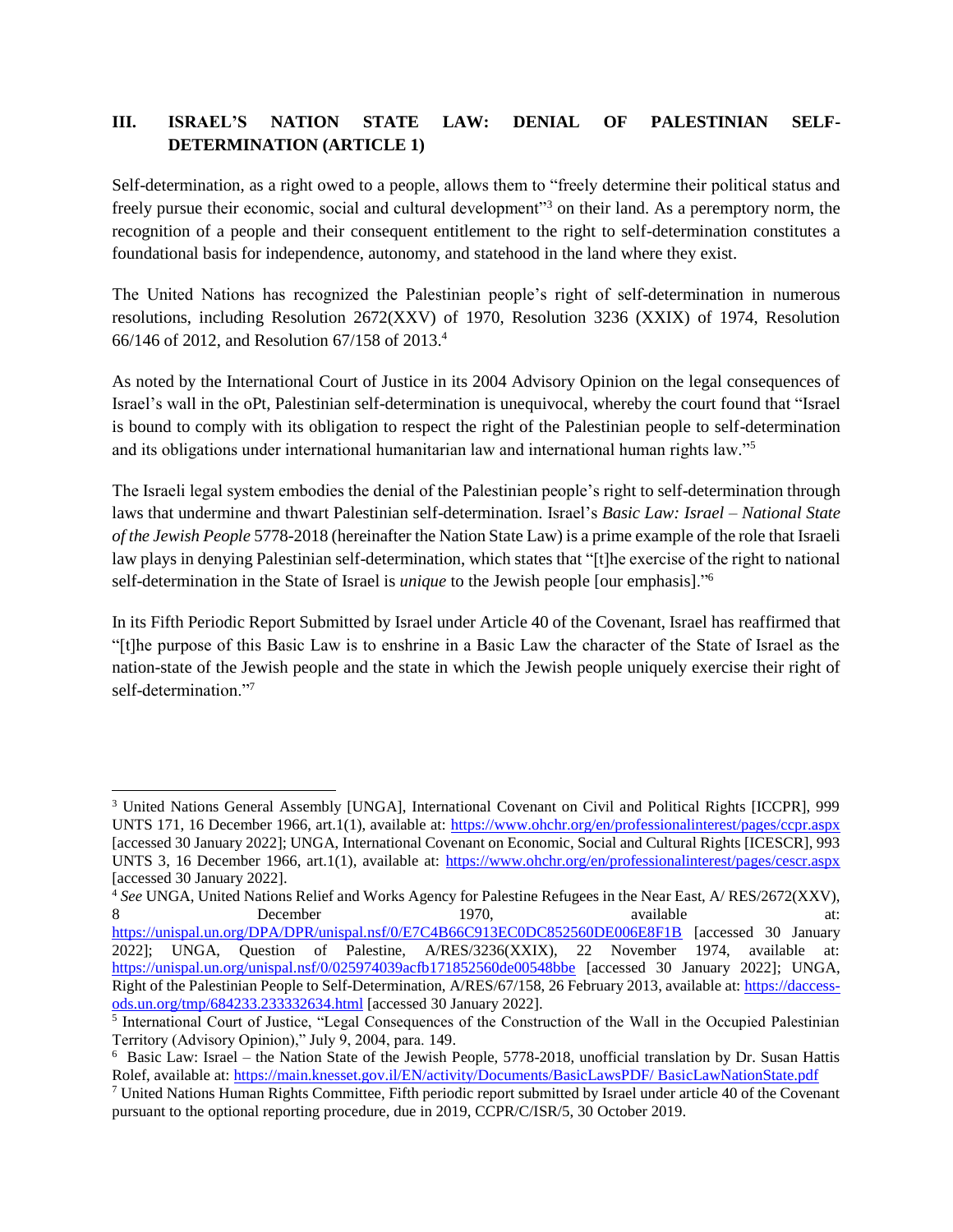Such justifications, based on a definition of "the State of Israel as a Jewish and democratic State,"<sup>8</sup> are the basis of a legal framework that enshrines territorial and national exclusivity for Jews at the expense of Palestinian self-determination, violating Israel's obligations under Article 1 of the ICCPR.

As Badil has noted in a previous publication,<sup>9</sup> the Nation State Law further constitutionalizes the superiority of the Jewish people and preferences their priorities as a people, with the necessary corollary of this being the systematic inferiorization of Palestinians. Within this structure, the Palestinian people are explicitly denied their right to self-determination, excluded by omission and incompatibility with national priorities of settlement and return, and their language and other cultural identifiers diminished in standing or unacknowledged in entirety.

# **IV. ISRAEL'S FORCED POPULATION TRANSFER LAWS AND POLICIES: CONSTITUTIONALIZED COLONIAL-APARTHEID REGIME**

The Nation State Law does not sit in isolation. It is part of a larger system of oppression and domination that is applied exclusively to Palestinians across the whole of Mandatory Palestine. Such a dual politicolegal system that implements systematic discrimination against Palestinians and promotes Jewish superiority inside Israel and the oPt meets the definition of apartheid, in violation of Israel's obligations under international human rights law, including 2(1), and 26 of the Covenant. Altogether, this system works to prevent the possibility of Palestinian self-determination for the foreseeable future.

The denial of Palestinian self-determination constitutes a main goal of Israel's colonial strategy aimed at perpetuating illegal control over Palestinians and their land and changing the demographic composition of the territory. This is pursued by Israel through both the displacement of Palestinians and the denial of their basic rights. Israel not only denies Palestinian refugees and IDPs their right to reparations (return, restitution, and compensation),<sup>10</sup> but also applies a myriad of discriminatory official forcible transfer policies, such as denial of residency, land confiscation, restrictions on use and access to land, and subjects Palestinians to fragmentation, segregation, and isolation.

## **Denial of Palestinian refugee's right to reparation (return, property restitution, compensation)<sup>11</sup>**

Palestinian refugees are excluded from the *Law of Return* (1950), which entitles only Jews to enter "Eretz Israel". *The Citizenship Law* (1952) has denationalized the 1948 Palestinian refugees and their descendants in a discriminatory fashion based on their national origin, and de facto denied them their right to return, readmission to their homes of origin within the territory that became Israel in 1948. The State of Israel

 $\overline{a}$ 8 Ibid.

<sup>9</sup> BADIL Resource Center for Palestinian Residency and Refugee Rights, *The Nation State Law: The Culmination of 70 Years of Israeli Apartheid and Colonization,* Position Paper (Bethlehem: BADIL, 2018), available at: [https://www.badil.org/cached\\_uploads/view/2021/04/20/nationstatelaw-positionpaper-badil-oct2018-](https://www.badil.org/cached_uploads/view/2021/04/20/nationstatelaw-positionpaper-badil-oct2018-1618905362.pdf) [1618905362.pdf](https://www.badil.org/cached_uploads/view/2021/04/20/nationstatelaw-positionpaper-badil-oct2018-1618905362.pdf)

 $\frac{10}{10}$  See the Law of Return, 5710–1950, 4 LSI 114 (1949–1950) (Isr.) and the Prevention of Infiltration (Offences and Jurisdiction) Law, 5714-1954, 8 LSI 133, (5714-1953/54), (Isr.). The latter of which was immediately preceded by a 1948 military order to the same effect, which together served to deny Palestinian return.

<sup>11</sup> BADIL Resource Center for Palestinian Residency and Refugee Rights, *Forced Population Transfer: The Case of Palestine — Denial of Reparations*, working paper no. 22 (Bethlehem: BADIL, 2018), available at: [https://www.badil.org/cached\\_uploads/view/2021/04/19/wp22-reparations-of-reparations-1618823911.pdf](https://www.badil.org/cached_uploads/view/2021/04/19/wp22-reparations-of-reparations-1618823911.pdf)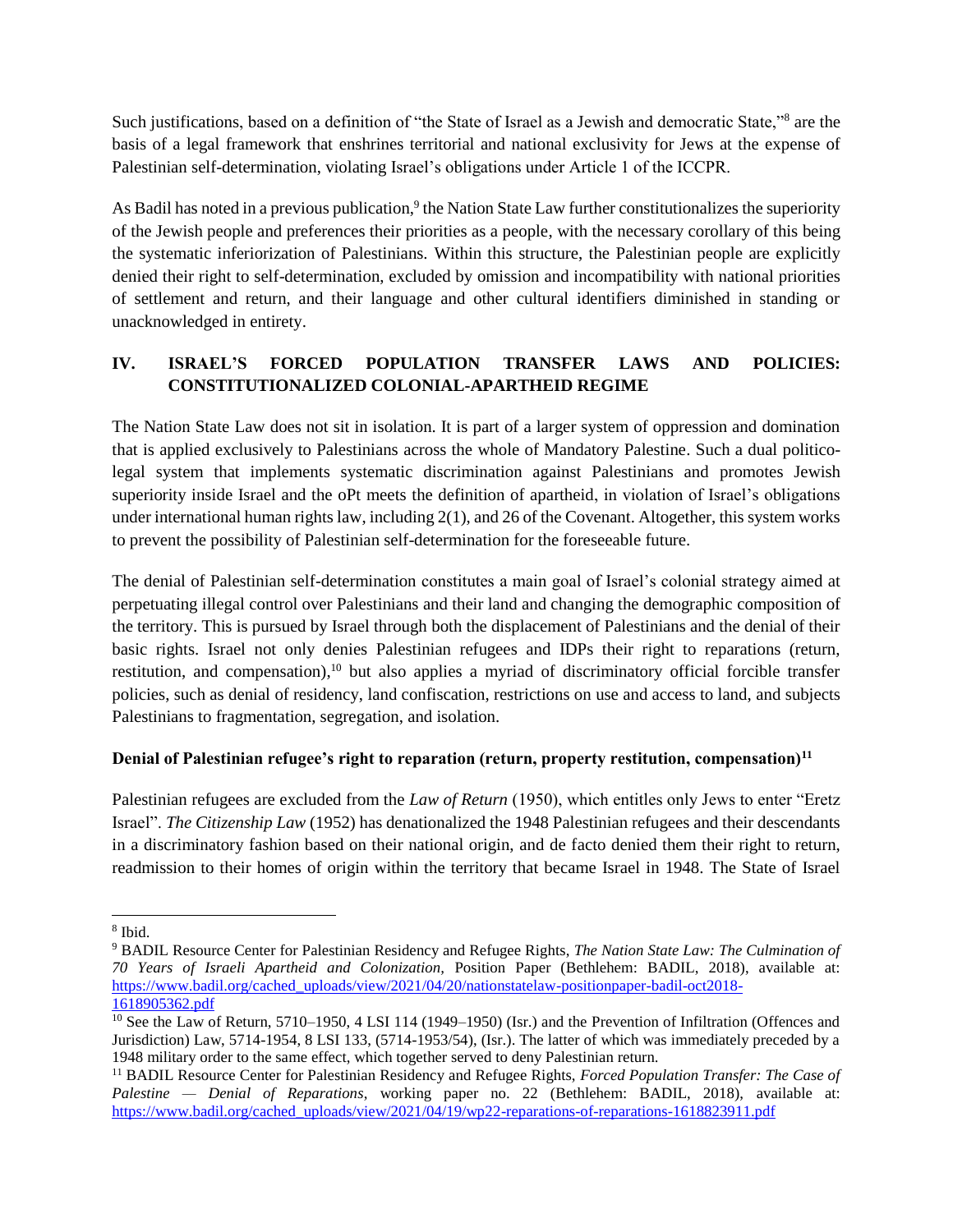denies not only the right of 1948 Palestinian refugees to return, but also the right of the 1967 Palestinian refugees to return to their country of origin, namely in the oPt.

In an attempt to prevent Palestinian refugees from returning to their homes Israel retains the authority to make the final determination on permanent residency, including those related to issues of family reunification of Palestinians not registered in the 1967 census, and controlling the return/ entry/ admission of Palestinians to the oPt. Also, in an attempt to prevent Palestinian refugees from and repossessing their property, Israel expropriated their property in an illegal, discriminatory and arbitrary manner before and/or during exile, subsequently allocating most of the refugees' property to Jewish users and settlements. The property of the Palestinian refugees, displaced persons IDPs was classified as "absentees' property" under the *Absentees' Property Law (1950)* or abandoned property under the *Order Regarding Abandoned Property (private property), Judea and Samaria, 5727- (1967).*

#### **Denial of Residency 12**

Israel's *Entry into Israel Law of 1952* allows the automatic revocation of residency status of Palestinian residents of East Jerusalem who leave Israel to live elsewhere, which is understood to be equivalent to expulsion constituting a policy tool aimed at controlling the demographic composition of the territory.<sup>13</sup>

In addition, Israel's *Nationality Law (Amendment No. 9) (Authority for Revoking Citizenship)* permits the revocation of citizenship on the grounds of "a breach of allegiance to the state", which includes the act of naturalization or obtaining permanent residency status in states defined as "enemies", as well as in the Gaza Strip. Over the years, Israel has applied this law to Palestinian citizens, but never to Jewish Israelis.

Badil understands that revoked residency is equivalent to expulsion, in flagrant violation of article 12 of the ICCPR, and constitutes a policy tool aimed at controlling the demographic composition of the territory, as well as at pursuing the declared intention of limiting the Palestinian population of Jerusalem fewer than 28 percent.

#### **Restrictions on Use and Access to Land<sup>14</sup>**

Numerous laws and policies in the West Bank, Gaza, and Israel, including East Jerusalem, restrict Palestinian landowners' access to and use of their land. Even though ownership, in these cases, is not legally transferred from the Palestinian landowner to the State of Israel, the owners are forbidden from accessing or using their land altogether or in the absence of a special permit, transferring *de facto* ownership to Israel. Thus, although the Palestinian land owner still holds *de jure* ownership of the land, their *de facto* ownership has been transferred to Israel.

<sup>12</sup> *See* BADIL Resource Center for Palestinian Residency and Refugee Rights, *Forced Population Transfer: The Case of Palestine – Denial of Residency*, working paper no. 16 (Bethlehem: BADIL, 2014), available at: [http://badil.org/phocadownload/Badil\\_docs/publications/wp16-Residency.pdf.](http://badil.org/phocadownload/Badil_docs/publications/wp16-Residency.pdf)  $13$  Ibid.

<sup>14</sup> *See* BADIL Resource Center for Palestinian Residency and Refugee Rights, *Forced Population Transfer: The Case of Palestine – Land Confiscation and Denial of Use,* working paper no. 21 (Bethlehem: BADIL, 2017), available at: [https://www.badil.org/cached\\_uploads/view/2021/04/19/wp21-lc-1618823891.pdf](https://www.badil.org/cached_uploads/view/2021/04/19/wp21-lc-1618823891.pdf)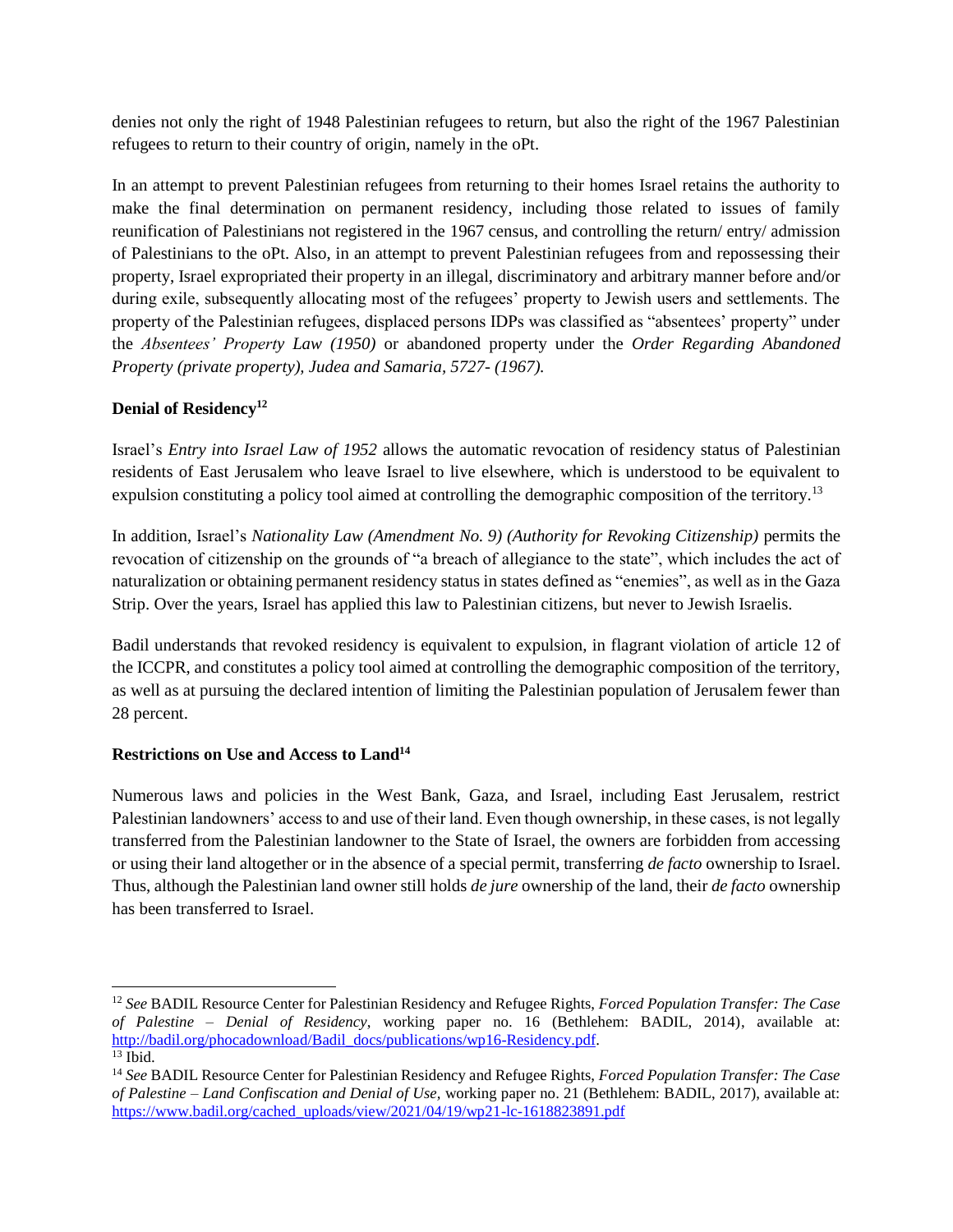Israel's restrictions on use and access to Palestinian land, amounting to *de facto* confiscation, are the result of: the annexation wall, seam zones, closed military and firing zones, declaring a given land as state land, abandoned property, and/or public purposes.

#### **Israel's Fragmentation, Segregation, and Isolation of the Palestinian People<sup>15</sup>**

Moreover, Israel applies policies which subject Palestinians to different legal regime, that disregard and disrespect their rights in distinct ways, to fragment the Palestinian population. In so doing, these laws and policies serve to weaken the cohesiveness, identity and capacity for self-determination as a Palestinian people.

Added to this, there is also a complex permit system keeps the Palestinian community segregated;<sup>16</sup> there are severe restrictions on the conferral of legal status by marriage or birth, which inhibit the capacity for formation of unified families and connections between Palestinians from different areas;<sup>17</sup> and tight economic and political controls and oppression constrain any opportunity for unity.

It is these long-standing laws and policies that establish the system of apartheid in Mandatory Palestine. What the Nation State Law does is to make an arguably debated state of apartheid, incontrovertible. This law embeds this apartheid reality into the foundation and character of the State, in that, as a constitutional law, it authorizes and requires all State institutions and decision-makers to operate within the framework of a now intrinsically discriminatory state structure.

By constitutionally declaring Israel to be a state for the Jewish people above all else, a legal declaration Israel had to-date resisted stating in law, if not in practice, Israel has become the only state to define its sovereignty based on the ethnicity of a people. In so doing, it has put the issue of whether or not it is an apartheid state beyond question.

Altogether, the Nation State Law lays bare the underlying intention of Israel, with regards to Palestine and its negotiations with Palestinians. More than facilitating annexation and grounding apartheid in the character of the State, the Nation State Law carries the fundamental hallmarks of a colonial enterprise. Territorial acquisition and control being one of the core features of colonization. The other being the denial of self-determination to the people of the land, to which the aforementioned policies of apartheid are explicitly directed.

 $\overline{a}$ 

<sup>15</sup> *See* BADIL Resource Center for Palestinian Residency and Refugee Rights, *Forced Population Transfer: The Case of Palestine – Segregation, Fragmentation, and Isolation*, working paper no. 23 (Bethlehem: BADIL, 2020), available at: [https://www.badil.org/cached\\_uploads/view/2021/04/19/wp23-sfi-1618823935.pdf](https://www.badil.org/cached_uploads/view/2021/04/19/wp23-sfi-1618823935.pdf)

<sup>16</sup> *See* BADIL Resource Center for Palestinian Residency and Refugee Rights, *Forced Population Transfer: The Case of Palestine – Instalment of a Permit Regime*, working paper no. 18 (Bethlehem: BADIL, 2015), available at: [https://www.badil.org/phocadownloadpap/badil-new/publications/research/working-papers/wp18-FPT-Israeli](https://www.badil.org/phocadownloadpap/badil-new/publications/research/working-papers/wp18-FPT-Israeli-permit-system.pdf)[permit-system.pdf](https://www.badil.org/phocadownloadpap/badil-new/publications/research/working-papers/wp18-FPT-Israeli-permit-system.pdf)

<sup>17</sup> *See* BADIL, *Forced Population Transfer: The Case of Palestine – Denial of Residency*, working paper no. 16 (Bethlehem: BADIL, 2014), available at: [https://www.badil.org/cached\\_uploads/view/2021/04/19/wp16-residency-](https://www.badil.org/cached_uploads/view/2021/04/19/wp16-residency-1618823152.pdf)[1618823152.pdf](https://www.badil.org/cached_uploads/view/2021/04/19/wp16-residency-1618823152.pdf)